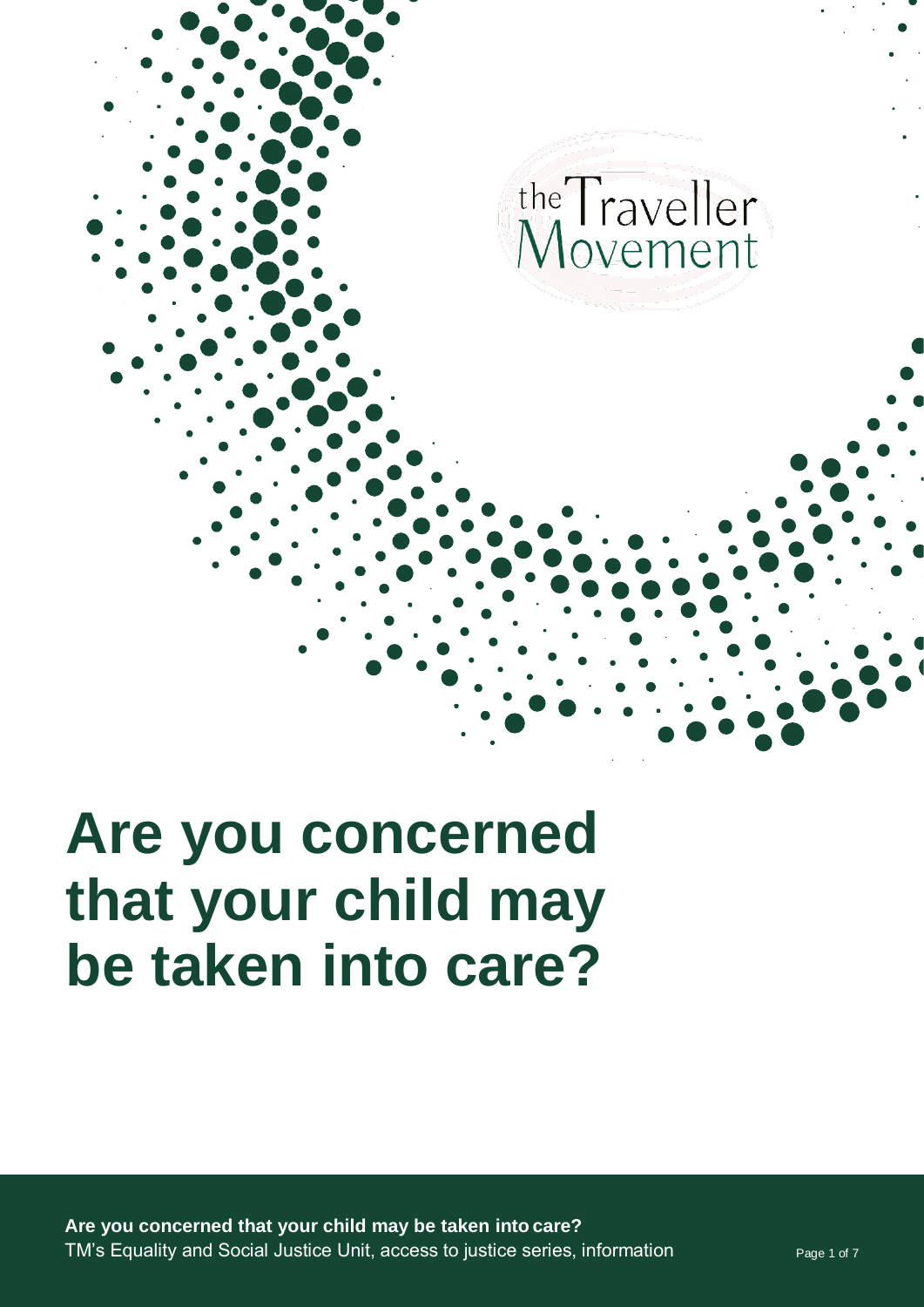### **IMPORTANT**

**IMPORTANT:** this is a short guide to the **main things** you should know about children and local authority care proceedings.

# **STEP 1**

If you are concerned that social workers may take your child into care, you should immediately get advice from a solicitor or other advocate who specialises in childcare law. Here are a number of organisations which may be able to help you:

- The **Traveller and Romani Advice and Information Network** (TRAIN)<sup>1</sup> offers afree confidential information and advice service; contact them at: [http://www.train-uk.com/get-in-touch.html.](http://www.train-uk.com/get-in-touch.html)
- The **Family Rights Group** provides free and confidential advice, phone free phone: **0800 801 0366** (Monday to Friday 9.30am to 3pm); see [http://frg.org.uk/need-help-or-advice/parents/information-for-parents.](http://frg.org.uk/need-help-or-advice/parents/information-for-parents) •
- The Coram Children's Legal Centre operates a **Child Law Advice Service** which offers free legal information and advice and a dedicated intensive support telephone line: phone **0300 330 5480** (Monday to Friday, 8am to 6pm); see [http://childlawadvice.org.uk/family/.](http://childlawadvice.org.uk/family/) •

The **Margaret Clitherow Trust** provides pastoral care, advocacy andassistance primarily for Travellers, including referrals to law firms which offer legal advice;

phone **07967 191 837**; email: info@margaretclitherow.org; see [http://www.margaretclitherow.org.](http://www.margaretclitherow.org/) •

<sup>1</sup> TM is grateful to TRAIN for permission to use its information. Some of the information in this factsheet is also drawn from advice materials published by Family Rights Group (FRG). Please note that FRG regularly reviews its advice materials to ensure that information is accurate and up-to-date and these can be accessed at [www.frg.org.uk.](http://www.frg.org.uk/)



**Are you concerned that your child may be taken into care?** TM's Equality and Social Justice Unit, access to justice series, information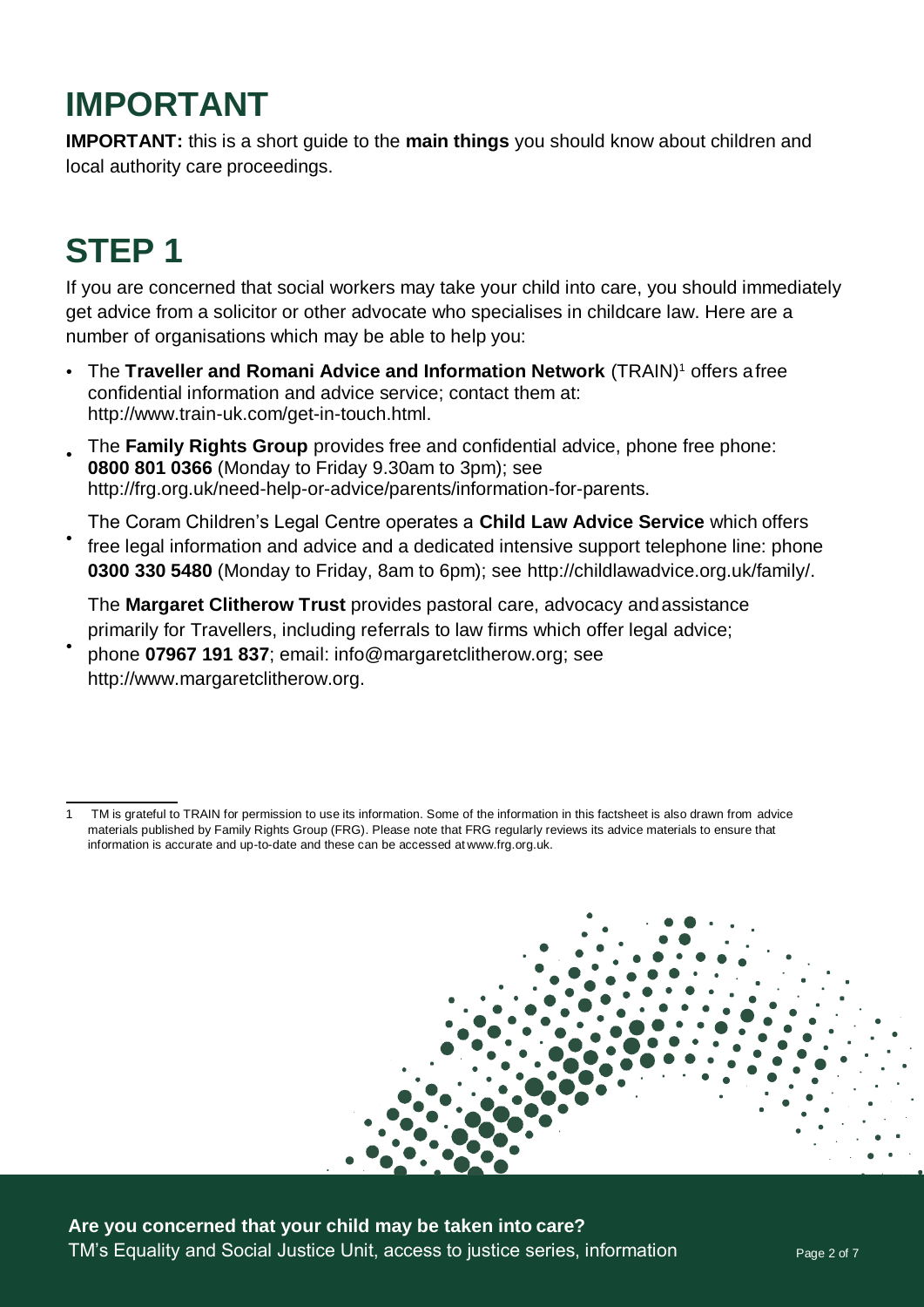# **STEP 2**

Consider whether there are reasons for any professional person to have serious concerns about the safety or welfare of your child. A social worker has a duty to investigate to find out if action is required to safeguard your child.

#### **Ask yourself:**

A. Is your child is being **neglected**? Make sure you are:

- Taking your child to see a doctor when they need medical help
- Giving your child enough to eat and drink •
- Ensuring your child goes to school regularly •
- Keeping your child clean
- Not leaving your child alone, or in charge of younger brothers or sisters. •
- B. Is your child being, or likely to be, **abused**? Make sure you protect your child from:
	- Physical abuse or being given harmful substances, such as drugs, alcohol or poison
	- Sexual abuse, such as being forced or tricked into taking part in any kind of sexual activity, including on-line sexual exploitation
	- Emotional and/or psychological abuse -this can include constant rejection, continual, severe criticism and witnessing domestic violence (DV)
	- Witnessing DV doesn't have to just be witnessing physical harm directly, but can also include seeing the bruising/injuries after the event, hearing arguments, being aware of damage around the home e.g. holes in walls, broken furniture etc. Just because the child is 'upstairs in bed', does not mean they are not emotionally/psychologically affected by DV
	- Be aware that if children are present when police come to your home because of an incident of DV, this will trigger a referral to children's services.

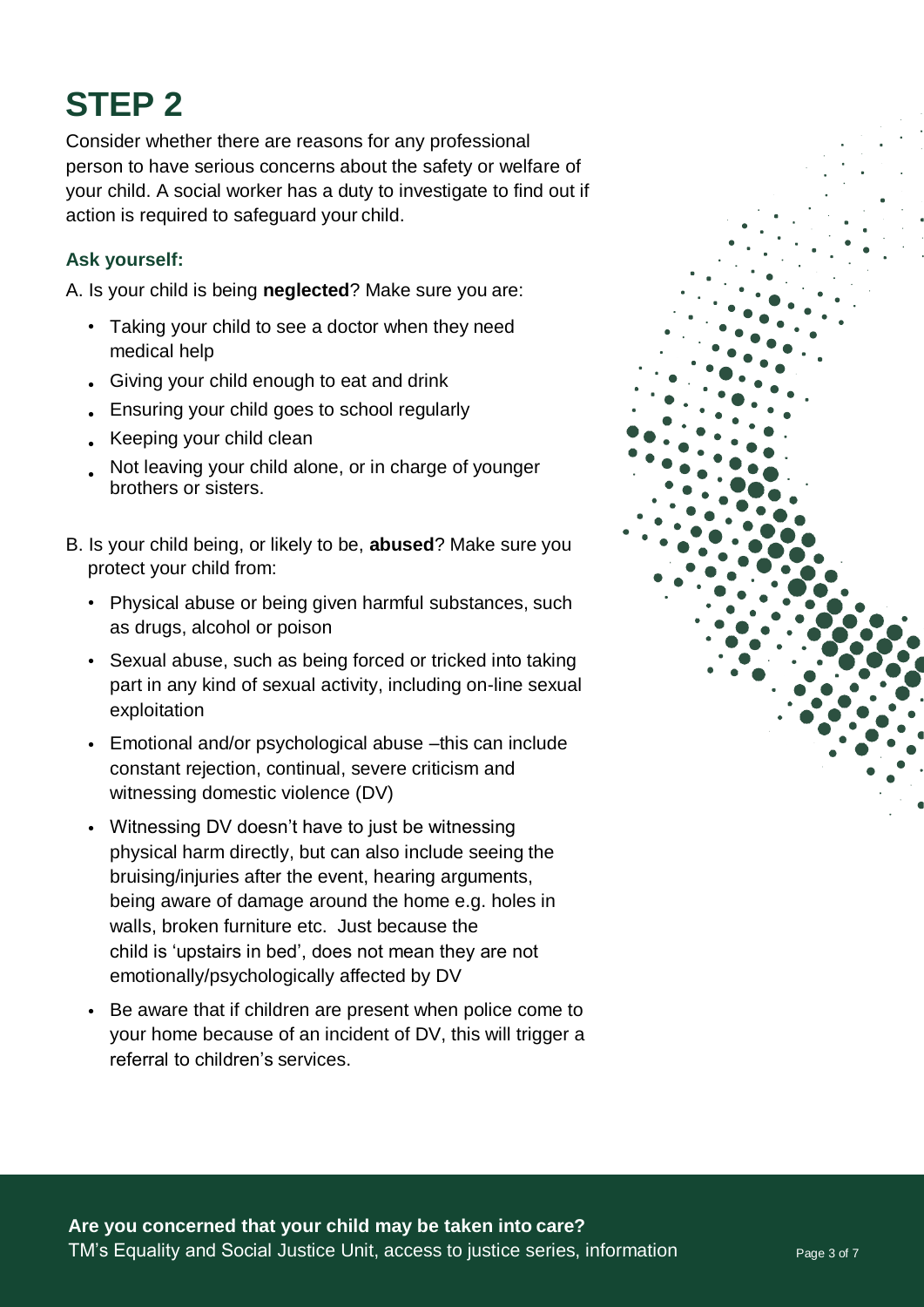# **STEP 3 – WHAT YOU NEED TO KNOW**

#### **Who has the right to report my child to the children's services?**

- Any one has the right to report a child to social services if there are signs the child has, or is likely to, suffer significant harm through abuse or neglect. A social worker cannot act on stereotypes or prejudiced views about Gypsies, Roma and Travellers; they must have grounds to suspect significant harm.
- If your child is in hospital and abuse is suspected, s/he will not be discharged until the children's services have been informed.

#### **What right has a social worker to take my child into care?**

- Social workers do not have the power to remove your children from your care unless the court orders this OR you agree your child should be removed. Make sure you get independent legal advice before you agree to your child's removal.
- Local authorities have a legal duty to safeguard and promote the welfare of children who are in need within its area.

#### **When is a child 'in need'?**

- A child is in need if s/he doesn't have a reasonable standard of health or development. Children in need include those with disabilities, special educational needs, young offenders and children whose parents are in prison.
- A child cannot be taken into care simply because they are a Gypsy, Roma or a Traveller child or because they are living on the roadside.
- If a child has been reported as being neglected, social workers are required by law to  $\overline{\phantom{a}}$ make enquiries about the child's circumstances to see if they are at risk or not. This includes carrying out an assessment of your child's situation. Even if you disagree, you should cooperate with the social worker as otherwise they may think you are hiding something.
- If the social worker is not satisfied that the child is being well cared for, and you have not made the changes they say are necessary to improve your parenting, they are likely to apply to court for an order allowing them to remove your child from your care. •
- But before going to court (unless there is an emergency) your child's social worker should arrange a meeting with you to discuss how to avoid going to court. They will normally write to you to tell you that they are considering applying to the court for an order to remove your child. •
- Parents are likely to be entitled to free legal advice from a solicitor who can also attend this meeting with you. If you don't already have a solicitor, you can find one at: http:// solicitors.lawsociety.org.uk/. •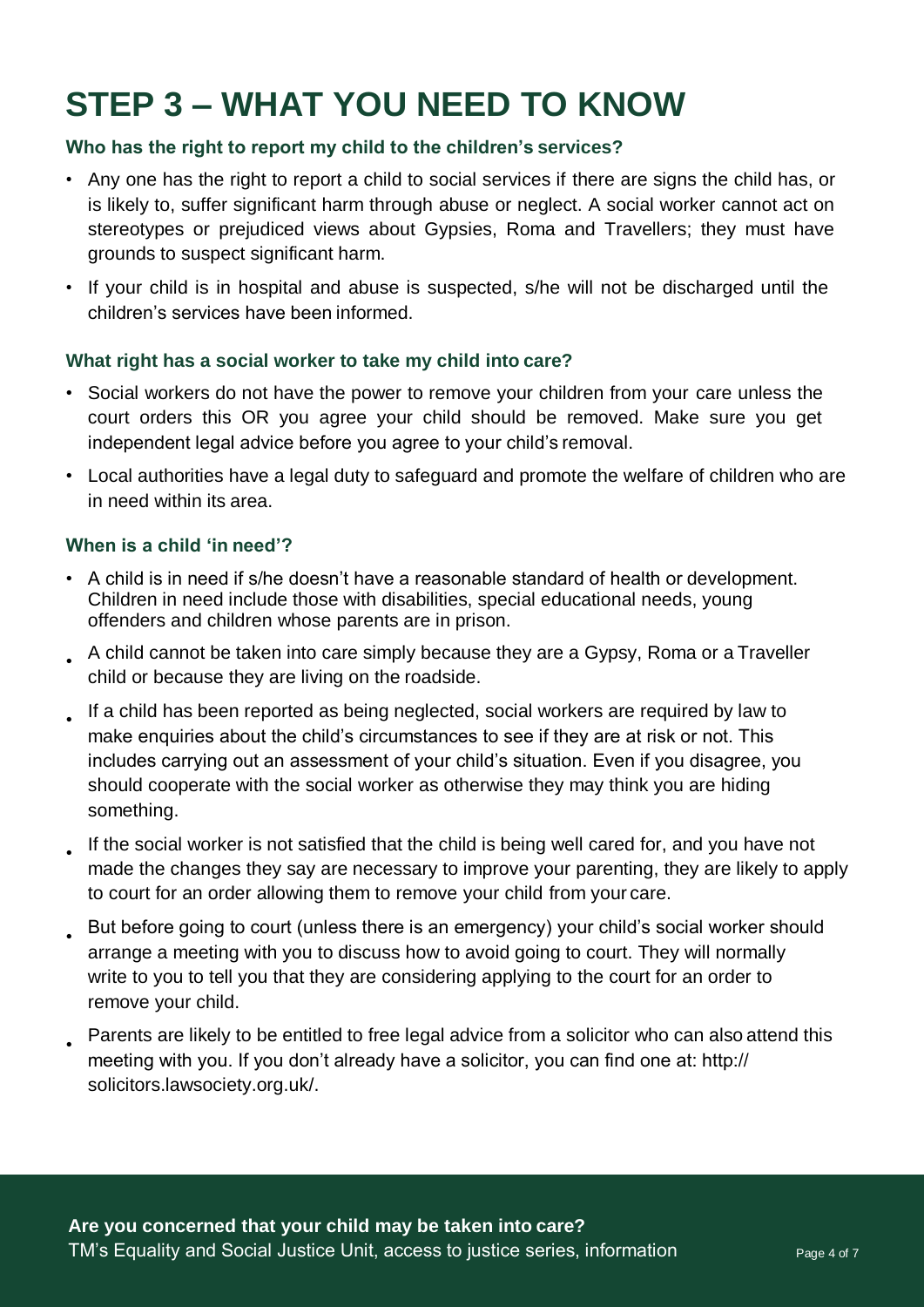#### **What is an 'emergency protection order'?**

- If a social worker thinks that your child is in immediate danger and needs to be made safe straightaway, they can take a number of steps to protect your child. They can:
	- o Ask the person who they think is putting your child in danger to leave your home and keep away from your child
	- $_{\rm O}$  Apply to the court for an 'emergency protection order', or
	- $_{\rm O}$  Ask the police to take your child into 'police protection' for up to 72 hours.
- The court can, in very exceptional circumstances, make an emergency protection order. Parents should usually be informed beforehand but if an order is made without your knowledge, you will be informed as soon as possible afterwards and given the chance to go to court and have your say.

#### **What questions could I ask the social worker?**

- Why do you think my child is in need or at risk of significant harm?
- What training have you received on Gypsy or Traveller culture? What do you know about Gypsy or Traveller culture?
- What practical support can you offer me to deal with the problems I am facing? •
- Government guidance says you should inform me about independent professional advocacy service for families; I would like an independent advocate present while we talk. Please give me time to organise this.
- What options do I have? For example, can the social worker pay for me to have a break? Is kinship care a possibility so that my child can live with another family member or a friend while I sort out my situation?

### **STEP 4 – WILL CHILDREN'S SERVICES WORK WITH ME TO HELP ME KEEP MY CHILD AT HOME?**

- The council has a duty to, as far as possible, promote the upbringing of such children by their families. The involvement of the children's services in your family life is nothing to be ashamed of – social workers can give you valuable help and support.
- Before taking steps to go to court, the social worker must work with you to make things better for your child and try to keep her/him within your family. Use this opportunity to work with the social worker to ensure the best outcome for your child.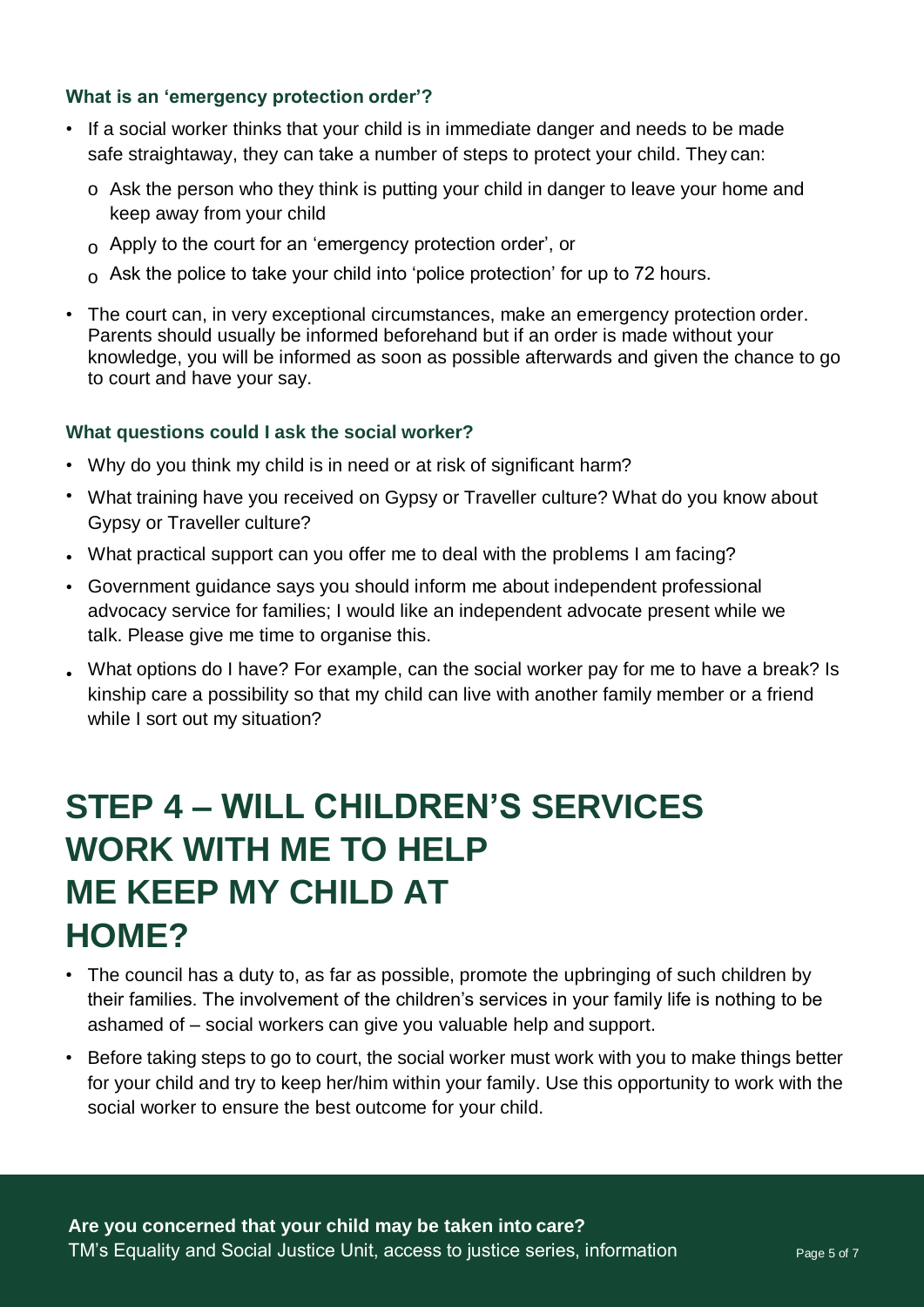### **STEP 5 – WHAT HAPPENS IF**

- **A** court can only make an order if your child is suffering, or is at risk of suffering, significant harm, or your child is beyond parental control.
- Court action to take a child into care is only taken as a last resort or because the child is at immediate risk of significant harm and needs protection.
- SIGNIFICANT HARM means ill treatment or the impairment of the child's physical or mental health or her/his physical, intellectual, emotional, social or behavioural development. It can be a single traumatic event (e.g. a violent assault) but more often it is a combination of events.
- The court will appoint a 'children's guardian' to look after the child's interests. A children's guardian is an officer of the court and is independent of the social worker and the local authority. Their job is to make enquiries (when asked to do so by the judge) about your child's circumstances and make a recommendation about what is best for her/ him in the future. A children's guardian can be a good ally for you and your child.

Your child will also be allocated a solicitor who will work with the guardian to • ensure that her/his best interests are represented throughout the court process.

# **STEP 6 – WHAT WILL HAPPEN TO MY CHILD IF THE COURT MAKES A CARE ORDER?**

If the court believes your child has suffered or is at risk of significant harm, it may make a care order. A care order means that the council shares parental

- responsibility for that child. The outcome for the child may be one of the • Going home with you if the safety and quality of your parenting improves
- Going to live with a relative in the child's extended family (kinship care)
- Going to live with a foster parent (being fostered).

Sometimes the court will approve a long-term plan for the child to be adopted.